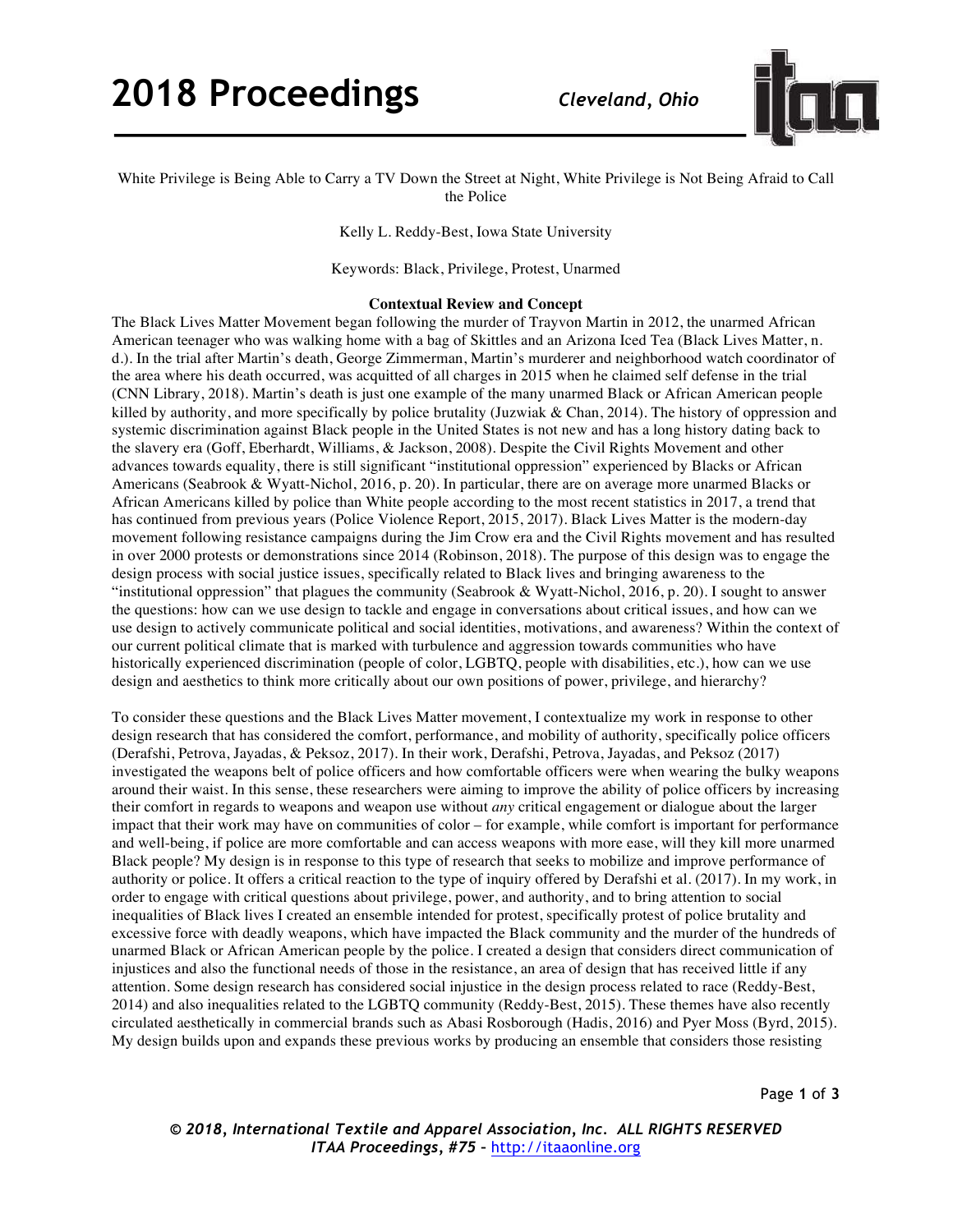police and for those actively seeking to bring attention to the social inequalities of Black people that have permeated our history since slavery.

## **Process, Technique, and Execution/ Aesthetic Properties and Visual Impact**

The design process began by researching the names of the unarmed Black people who were killed by police since 2012, the year the Black Lives Matter movement began, resulting in a list of over 300 names. These names were then incorporated into a custom fabric print resembling a newspaper. The dart uptake on the top were sewn to the outside, so that names were not hidden on the interior of the garment as their names often become unknown or hidden soon after their death. To draw ties back to the Black Power Movement and to highlight the continued history of oppression, an image of Angela Davis, an activist, scholar, and professor was also incorporated into the print. The image of her talking into a loud speaker was purposefully placed over the names to ignite feelings that we need to say their names louder and more often. Her image was also chosen to provide continued inspiration of hope throughout the design process for myself, as reading and engaging continually with the names of the unarmed Black people killed by police can be and was emotionally draining. With permission from the artist, Davis' image was manipulated and reproduced in a stylized fashion. In addition to using the names on the digital fabric print, they were stamped into the leather belt and leg harness. I created both patterns on the digitally printed fabric and stamped leather in a horizontal line for consistency in design elements.

After development of the print, I analyzed numerous blogs of individuals who actively participated in protests within the last few years, specifically individuals who discussed what to wear or bring to a protest and precautions that need to be taken before, during, and after a protest. I analyzed their blogs for emergent themes of the functional design needs of individuals attending a protest. Based upon this analysis, I incorporated the following elements into my design. First, and most important was the need for a *large face covering* to protect for anonymity during the protest and from possible tear gas spray. In the design, if the individual does not need the face covering, this piece folds down and wraps around the back of the body. The piece was designed to cut around the armholes to ensure arm mobility when the garment is in this position. The second design need was *large or deep pockets*. Due to the possibility of arrest or need to run, the individual needs to be able to hold important items close to the body. The rectangular zipper hip pocket was designed to be able to hold items identified as essential: keys, cash, phone, the number for the nearest ACLU, and a portable phone charger. The protesters also indicated the possibility of *sitting for an extended period of time if arrested*. To improve comfort during this possibility, two padded squares were added to the back side of the pant. Also related to the *possibility of arrest* and the need to film events in case of police brutality was the addition of a body-cam pocket on the center front of the top. If the protestor is forced to have their hands restrained, they can continue to film by placing their phone inside the pocket. The protestors also indicated a desire to be *able to hold water*, yet a bag/backpack was not desired, which resulted in the development of the leather holster bag attached at the waist and thigh belt. The holster was designed large enough to carry a water bottle.

#### **Cohesion**

Cohesion of the design is centered around social justice as related to Black Lives Matter, protest, and white privilege. Each part of the design from the fabric print, leather harness, and construction details all were considered with this theme as the central point from which to make decisions.

#### **Design Contribution and Innovation**

The rationale for this designed is rooted in the desire to improve the lives of Black people and to expand the Black Lives Matter movement into a visible form on the body. Dress is a powerful communication tool (Kaiser, 2012); therefore, it was chosen as the medium for which to display and promote messages of the social injustices related to the Black community. While past work has considered social justice in the design process and specifically inspiration from Black Lives Matter, my work builds upon those previous works and contributes a much needed movement to think about design as related to and for the resistance and to use the ensemble to start dialogue around these topics full of much tension and conflicting opinions in the current cultural context.

Page **2** of **3**

*© 2018, International Textile and Apparel Association, Inc. ALL RIGHTS RESERVED ITAA Proceedings, #75 –* http://itaaonline.org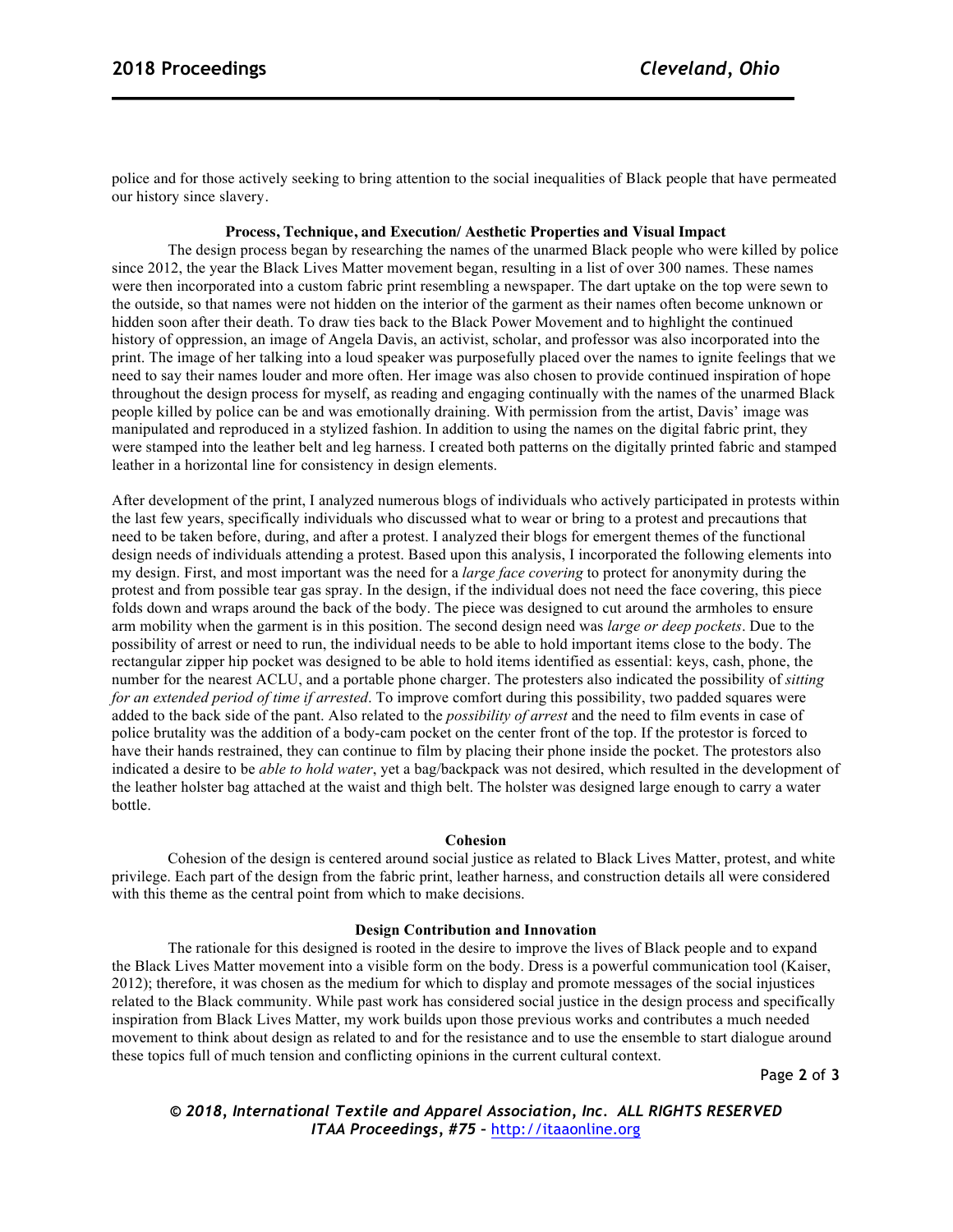# **References**

Black Lives Matter (n. d.) About. *Black Lives Matter*. Retrieved from https://blacklivesmatter.com/about/herstory/

- Byrd, R. (2015, September 11). This designer stopped everyone in their tracks with a fashion show about police brutality. *Mic*. Retrieved from https://mic.com/articles/125193/this-designer-stopped-everyone-in-theirtracks-with-a-fashion-show-about-police-brutality#.lJ9TvlfVQ
- CNN Library. (2018, May 7). Trayvon Martin shooting fast facts. *CNN*. Retrieved from https://www.cnn.com/2013/06/05/us/trayvon-martin-shooting-fast-facts/index.html
- Derafshi, M., Petrova, A., Jayadas, A., & Peksoz, S. (2017). Investigation of patrol officers' musculoskeletal health: Needs assessment of campus patrol officers. Proceedings of the 73<sup>rd</sup> International Textile and Apparel Association Annual Conference, November 14-18, St. Petersburg, FL.
- Goff, P. A., Eberhardt, J. L., Williams, M. J., & Jackson, M. C. (2008). Not yet human: Implicit knowledge, historical demonization, and contemporary consequences. *Journal of Personality and Social Psychology, 94*(2), 292-306.
- Hadis, D. (2016, November 4). The Abasi Rosborough designers produced an emotional new photo shoot about the 2016 election. *Vogue*. Retrieved from https://www.vogue.com/article/abasi-rosborough-fall-2016
- Juzwiak, R., & Chan, A. (2014). Unarmed people of color killed by police, 1999-2014. *Gawker*. Retrieved from http://gawker.com/unarmed-people-of-color-killed-by-police-1999-2014-1666672349
- Kaiser, S. B. (2012). *Fashion and cultural studies*. New York, NY: Bloomsbury.
- Mapping Police Violence. (2015). 2015 Police Violence Report. Retrieved from https://mappingpoliceviolence.org/unarmed/.
- Mapping Police Violence. (2017). 2017 Police Violence Report. Retrieved from https://policeviolencereport.org/
- Reddy-Best, Kelly L. (2014). An exploration of craft and racism: hand tie-dyed materials and 3D printed embellishments with inspiration from the inequitable human condition. Juried fashion design in the International Textile and Apparel Association Annual Conference design exhibition, Charlotte, NC.
- Reddy-Best, Kelly L. (2015). You're too pretty to be gay. Activism on the body through representations and negotiations of queer femme invisibility. Juried fashion design in the International Textile and Apparel Association Annual Conference design exhibition, Santa Fe, NM.
- Robinson, A. (2018). At least 2,388 Black Lives matter protests and other demonstrations have been held in the past 1,410 days. *Elephrame*. Retrieved from https://elephrame.com/textbook/BLM
- Seabrook, R., & Wyatt-Nichol, H. (2016). The ugly side of America: Institutional oppression and race, *Journal of Public Management & Social Policy, 23*(1), 20-46.